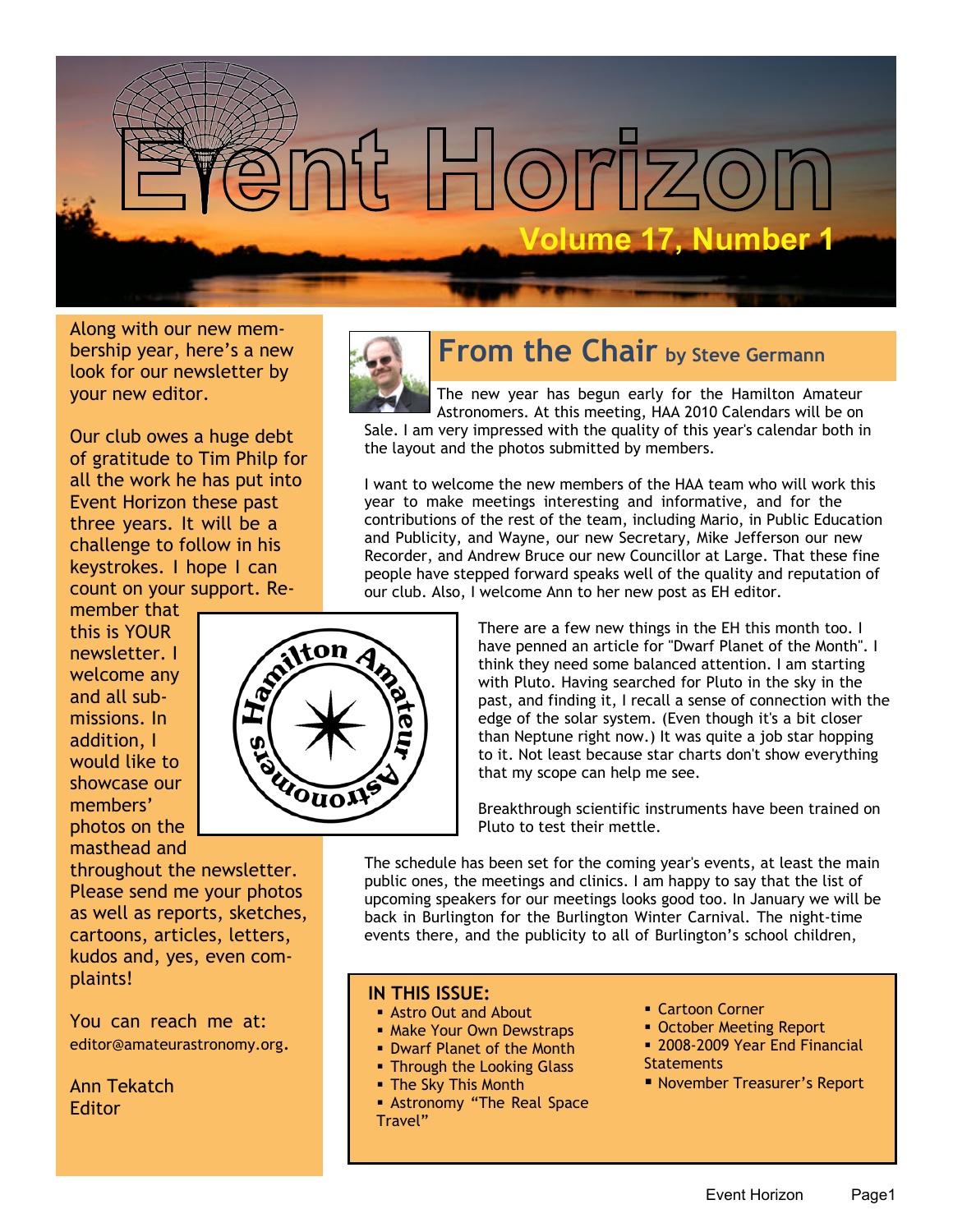# **From The Chair (continued)**

should provide an opportunity for many people to see the Moon and brighter celestial objects as never before. In March we will be presenting at the Brantford Tourism Center. It's an indoor venue so we can do it rain or shine, but of course the scopes in the parking lot will get attention if there's any chance to see the sky. In April you will find us at McQueston Park for Astronomy Day. In August at Binbrook for the Perseids Meteor Shower, and in September in Grimsby.

I am excited when I think about the special treats being cooked up which we will hear more about later in the year.

All of our events provide an opportunity to look at, and usually through telescopes, discuss your own equipment, bring it for some help setting it up, and share ideas with people who truly enjoy astronomy and share their hobby generously. You can also get the answers to any questions about which scope is best for you, or for someone to whom you are considering giving a gift.

November is normally a month of cloudy nights. There's no better time to take the scope apart and tune it up. Our telescope clinic will be this month, on the 27th. Bring your scope and we will show you how to set it up, how to clean it, collimate it, focus it, evaluate it, and how to point it at the stars. Just in time for Christmas, you can also discuss the accessories that every amateur astronomer needs. Although there will not be any vendors at the clinic, we will have plenty of balanced advice on the best place to get whatever it is you are thinking about. Since there will not be any prepared talks for the evening, you will have all that time to chat with knowledgeable owners and operators one-on-one.

I hope to see you all there!



The Mountsberg Conservation Authority (MCA) has a yearly event called "Explore the Night Sky." For the past 15 years astronomers and members of the public alike have gathered at the MCA each Fall. For a small fee a ticket holder receives dinner, astronomy presentations, observing, lively discussion and tall tales about the history of astronomy around a camp fire. The event goes on rain or shine. This past October 24 was no different.

As guests began to arrive they were welcomed by Terry and the rest of the MCA staff. Dinner was from 6 to 7 pm, comprised of a hearty chili, a cauldron of soup, grilled cheese buns, tossed salad, and homemade sundaes for dessert. Beverages were juice, coffee and tea.

After dinner the first presenter was Phil Mozel from the Ontario Science Centre. Through his slide presentation, Phil updated everyone on the astronomy news of the day. He focused on the meteor find in Grimsby, and the LCROSS mission by NASA. Young and old were fascinated by the meteor sample provided , by its weight, its smell, and testing its magnetism. Throughout his presentation Phil fielded the questions of the curious, combining his experience with his infectious sense of humour.

...continued on page 12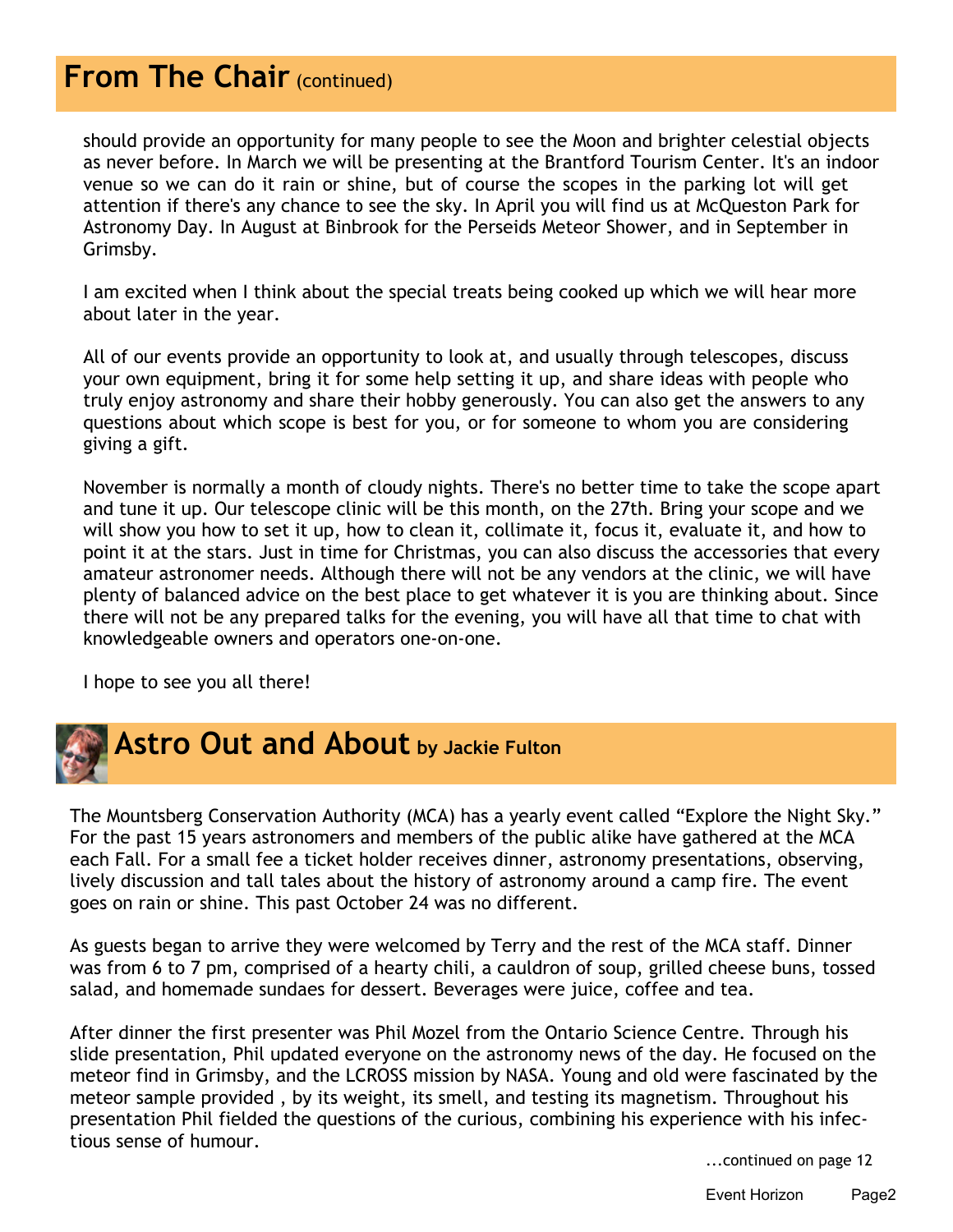

## **Make Your Own Dewstraps** by Jim Wamsley

Living in the part of North America that we live in, controlling dew on our telescopes is a major issue. Without dew control, our time observing is restricted even more than just waiting for clear skies. How frustrating is it, when you get out for the first time in what seems like months, and 20 minutes after you complete your alignment, your telescope is totally covered in dew, and your night is finished?

Having this happen to me on several occasions, I started to look at purchasing dew straps at the local scope shops. Not surprisingly. I found them to be extremely expensive for what is in them. I then started to search the Internet for plans to construct my own.

Finding several and adapting them to suit my needs and the materials I had on hand, I got started. First, the most important thing, is to get the proper size of the resistors, so they don't get too hot and burn up your scope! I found that to be 330 ohm 1/2 Watt (colour code orange,orange,brown,gold). I purchased these at Nutech Electronics on Parkdale Ave. for about 25 cents each.

I made plans to make a strap for my 2" eyepieces. For this, I laid out two lengths of 14 gauge wire 5/8" apart, secured to a board with screws. I then soldered resistors to the wires every 5/8".





You can put as many of these in a series as you need, for the length you want. Ten were fine for my 2" diameter. If you are doing a strap for a scope, just keep adding till you reach your required length. You then solder the power lead to the ladder, using about 10' of insulated wire. I used some leftover trailer wiring. If you don't have that, speaker wire works. Attach your connector to the power lead. I used an R.C.A. jack to plug into an existing controller (shown below).

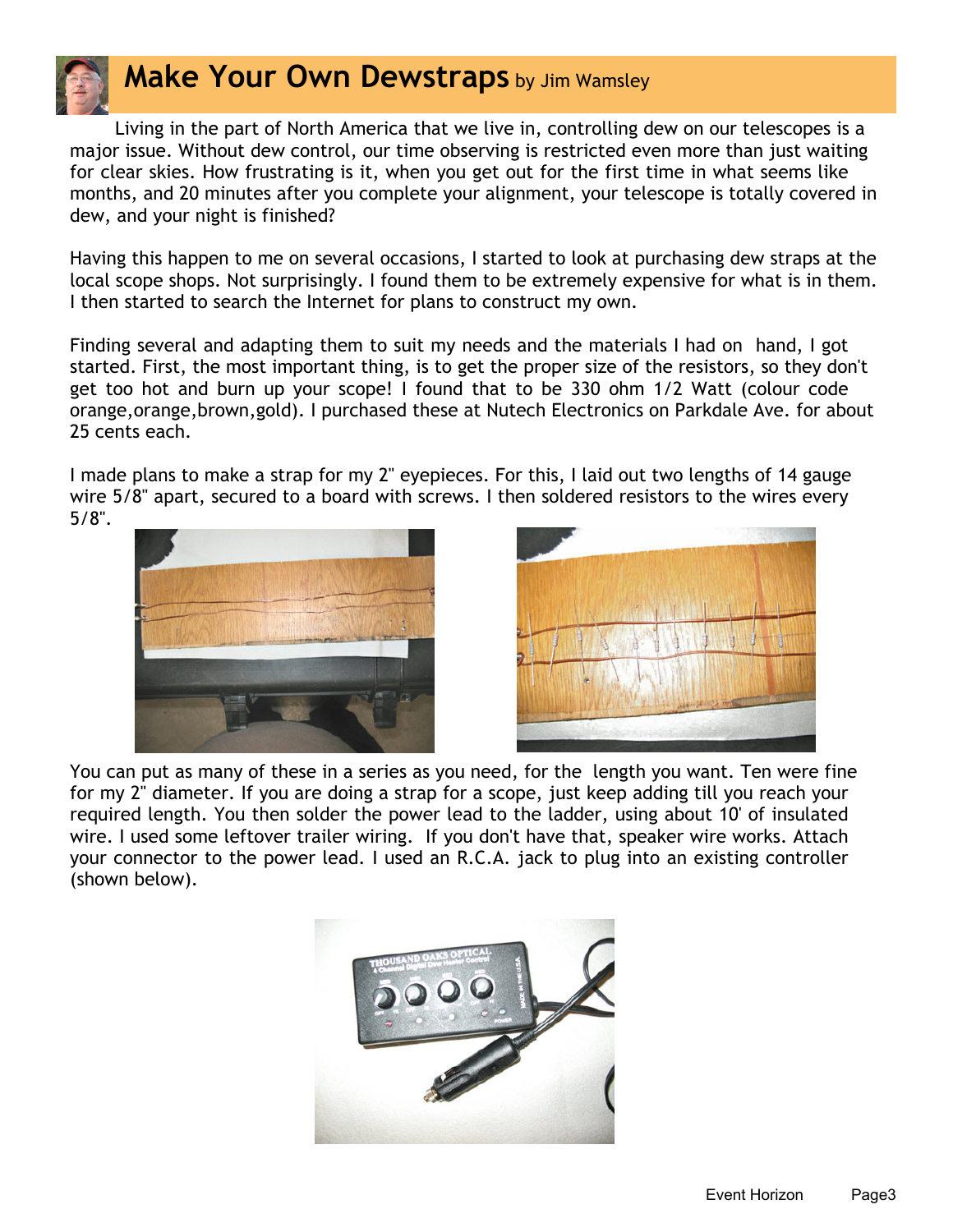### **Make Your Own Dewstraps (continued)**

I then laid out a length of duct tape, and put the ladder on one side. I placed a strip of stickyback rubber insulation over that and then folded the other side of the duct tape back over all. A second layer of duct tape was used to close the open side.







I used sticky-back Velcro to secure the strap to the eyepiece.

To buy a dew strap for a 2" eyepiece would cost about \$60.00. My cost was \$2.50 plus some scrap and duct tape I found around the house.



## **Dwarf Planet of the month: Pluto by Steve Germann**

Since the IAU recently pronounced Pluto to be a 'dwarf planet', and considering that Pluto has as much water as the Earth does by some estimates, I think it's high time these 'dwarf planets' got a place of honour.

Together they outnumber the more staid and stuffy original 8. Their locations reach far beyond the orbits of Neptune, so they have been there, done that, much more than Neptune or the other planets. So... having been kicked out of the 'unqualified' planet club, it's time they pick up and make their own club. They have the qualifications. So, it's the minor and dwarf planet club.

Rather than tip my hand and divulge just how many members there might be, I think I will get started with the father of all dwarf planets, Pluto. Venetia Burney, an eleven-year-old schoolgirl in Oxford, England proposed the name 'Pluto', the Greek god of the Underworld. The first 2 letters are Percival Lowell's initials. Announced on March 13, 1930 by Clyde Tombaugh. it's recently been renamed 134340 Pluto because of its sequence in the list of, ahem, non-planets discovered.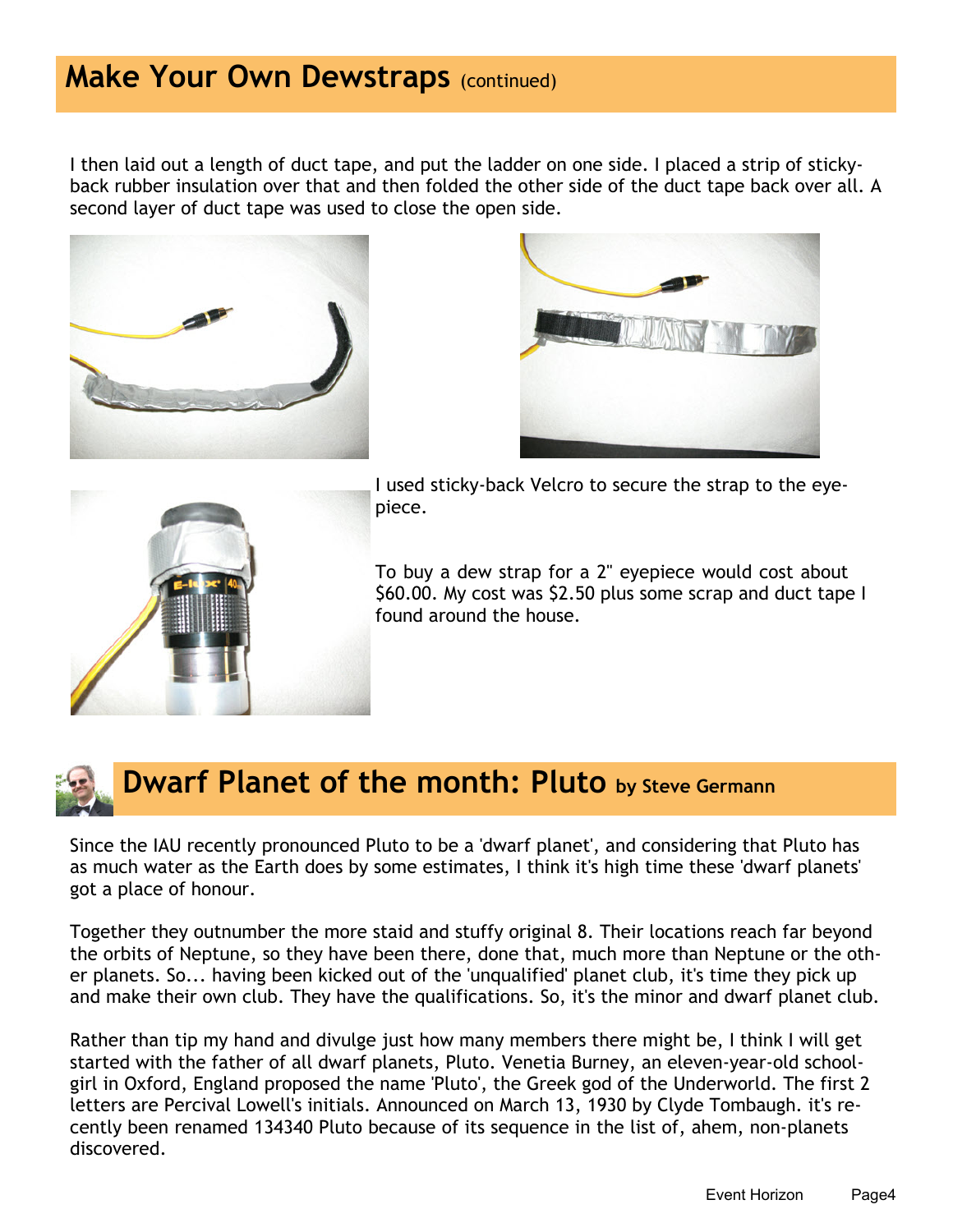## **Dwarf Planet of the month: Pluto (continued)**

Originally inferred due to perturbations of Neptune's orbit, Pluto, in a way similar to Swift Tuttle, (which brings the Perseids Meteor Shower each August), actually crosses inside Neptune's orbit. As such, if Neptune happened to be there, there would be a collision so energetic you could see it in the daytime from Earth. As it is, resonance between Neptune and Pluto's orbits means they won't be at the same place at the same time. Neptune is always elsewhere in its orbit when Pluto comes by.

Pluto has 3 moons. The largest of these is Charon. Charon is so massive that the mutual center of gravity of the Pluto-Charon system lies outside the surface of Pluto. Some might consider Pluto and Charon to be a double planet, something like Newfoundland and Labrador, perhaps.



We were fortunate some years ago to have crossed the plane of Charon's orbit and therefore were able to observe eclipses of one body in front of the other. It allowed astronomers to map the surface colouration of Pluto and Charon, by monitoring the incoming light as one planet swept across the face of the other, temporarily blocking light from certain regions. By subtracting the before and after, the colouration of the stripe just covered could be inferred. Repeated enough times, this yielded some interesting splotches on Pluto. Necessarily, these were kind of blurry pictures, since technically only one pixel worth of data at a time was being sensed. There's a map of Pluto's surface coloration here: http://upload.wikimedia.org/wikipedia/en/thumb/3/30/Pluto.jpg

/200px-Pluto.jpg

Pluto's orbit is highly eccentric. It ranges from a perihelion distance of 4.437 billion km to 7.376 billion km at its most distant, 124 years later.

That's .07 percent of a light year. It takes up to 6 hours and 48 minutes for light to propagate to Pluto from the Sun. Viewed from Pluto the Sun would look like a bright star, casting little more light than our own full Moon casts to Earth. Anemic indeed. But Pluto will not be changing affiliations and orbiting another star. They are still much further away.

When Pluto was discovered, there was intense competition to find it. It was predicted to be in a certain place, by someone, and eventually found there. Meanwhile others claimed the calculations were wrong and continued to search elsewhere.

Pluto is almost a double planet. Its moon, Charon is a quarter of its size, similar to how Earth's moon is very large for it's planet.

Pluto's day is very slow, about 6.8 Earth days. Interestingly, Charon stays fixed in the sky, as viewed from Pluto. You might say it's in a Pluto-centric orbit, similar to our communication satellites. Doubly interesting, Pluto is in a Charon-centric orbit, orbiting Charon as quickly as Charon rotates.

To get an idea of what it would be like on Pluto, consider that in the winter time, Pluto's atmosphere freezes to the surface. That includes methane and nitrogen. Summer pressure of 0.15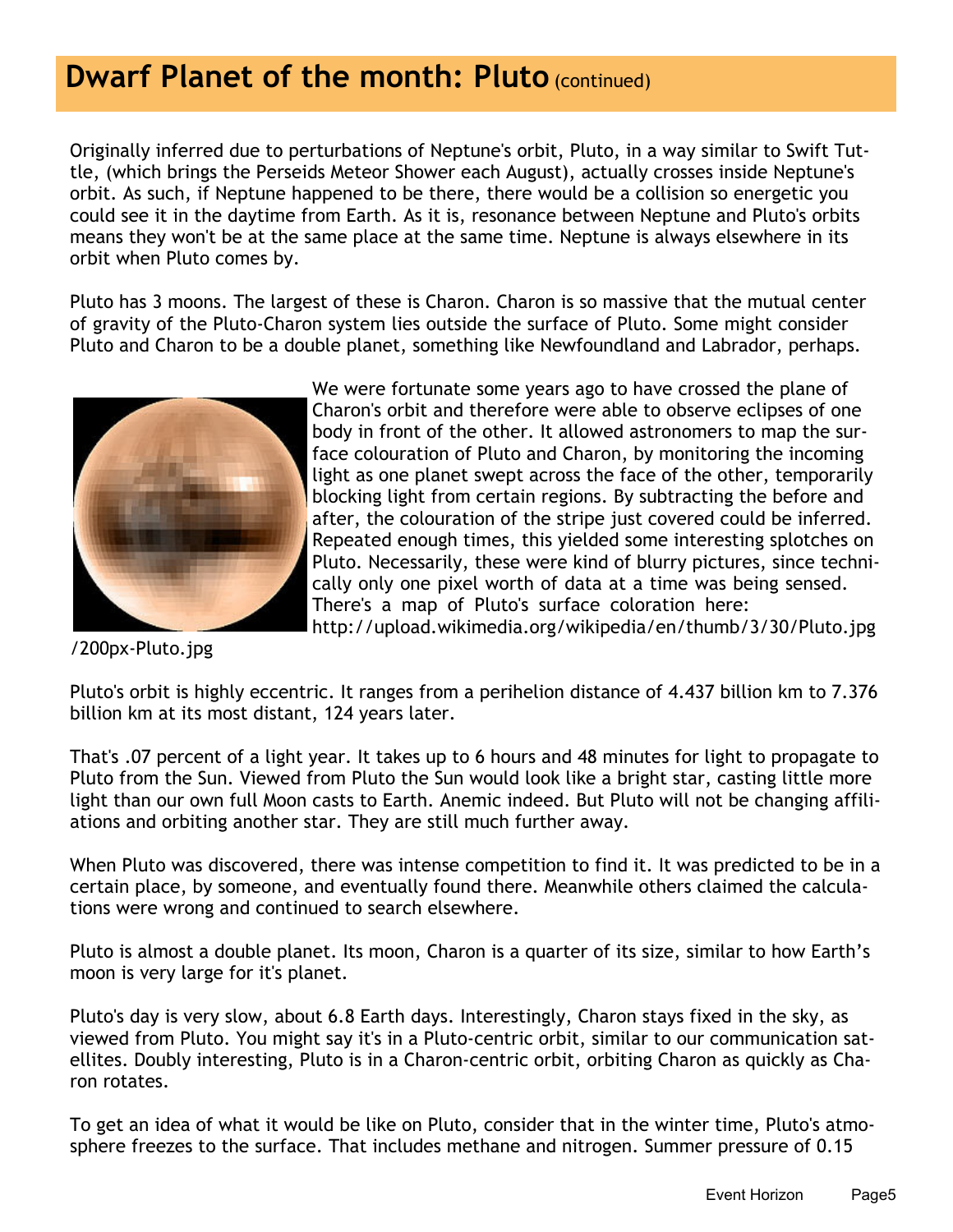## **Dwarf Planet of the month: Pluto (continued)**

Pascals is about 1/700000 of Earth's atmospheric pressure. However, because Pluto's gravity is lower, there's still a fair bit of gas involved. If our atmosphere condensed, it would be about 10 meters thick. On Pluto it would be more like a quarter of a millimeter. Not exactly enough to do more than frost the rocks. However, because frozen atmosphere is white, Pluto is one of the brightest surfaces in the solar system. That makes it comparatively easy to see, even from far away in dim light. Gravity is lower on Pluto than on Earth's Moon. About 16 times less than it is here. You could jump 50 feet in the air there. The escape velocity for a spaceship is only 1.2 km per second. A railgun could easily fling small objects on a trajectory back to Earth. Why, it's probably cheaper to send water from Pluto to Earth's moon than from the Earth, provided you are not in a hurry and you really need a lot of water.

If you made a snowball and flung it as fast as a pitcher throws a baseball, on a part of Pluto without any intervening hills, you could throw it about 800 meters. Of course, that's assuming your space suit does not impede your motion much. But you could also probably hit a golf ball several kilometers. With the thin air, you would not need dimples on the ball.

Is there life on Pluto? We don't know, but it's probably always been very cold there. Anything alive there is living in deep freeze. Average summertime temperatures are only -223 degrees C. (50 degrees above absolute zero). Winter time gets down to about -233 degrees C. Only 20 percent colder. When ice gets that cold, it's hard as a rock. Water ice is probably the main 'mineral' in Pluto's crust. It's not large enough to have a liquid core anymore, but the heat generated by radioactive decay in its rocky interior might be enough to melt the water, allowing the rock to settle in the center and the ice and water to be above it.

Tours to Pluto have been considered in the past. When Voyager 1 was approaching Neptune, the decision to take it past Triton for some close up pictures meant it would be flung haphazardly out of the solar system, missing its chance to visit Pluto on the way. Voyager 2 approached Neptune from an angle that made a trajectory to Pluto impossible. The New Horizons space probe will visit Pluto, and on July 14, 2015 it will reach its closest approach. Then we will have at last images of Pluto's surface to rival those of the unqualified planets.

We need to celebrate the diversity of planets in our solar system. Next month, watch for a report on Ceres.



#### **2010 RASC Observer's Handbook**

HAA Members may order the 2010 RASC Observer's Handbook and take advantage of a volume discount.

Price per copy is only \$16.75 including tax. Orders must be received no later than November 28, 2009, and the price after that will be \$31.97 for single orders. Handbooks will be available at the meeting on the second Friday of December.

The Observer's Handbook is a wealth of information and no amateur astronomer should be without it!

To order your handbook, see Steve Germann or email him at chair@amateurastronomy.org.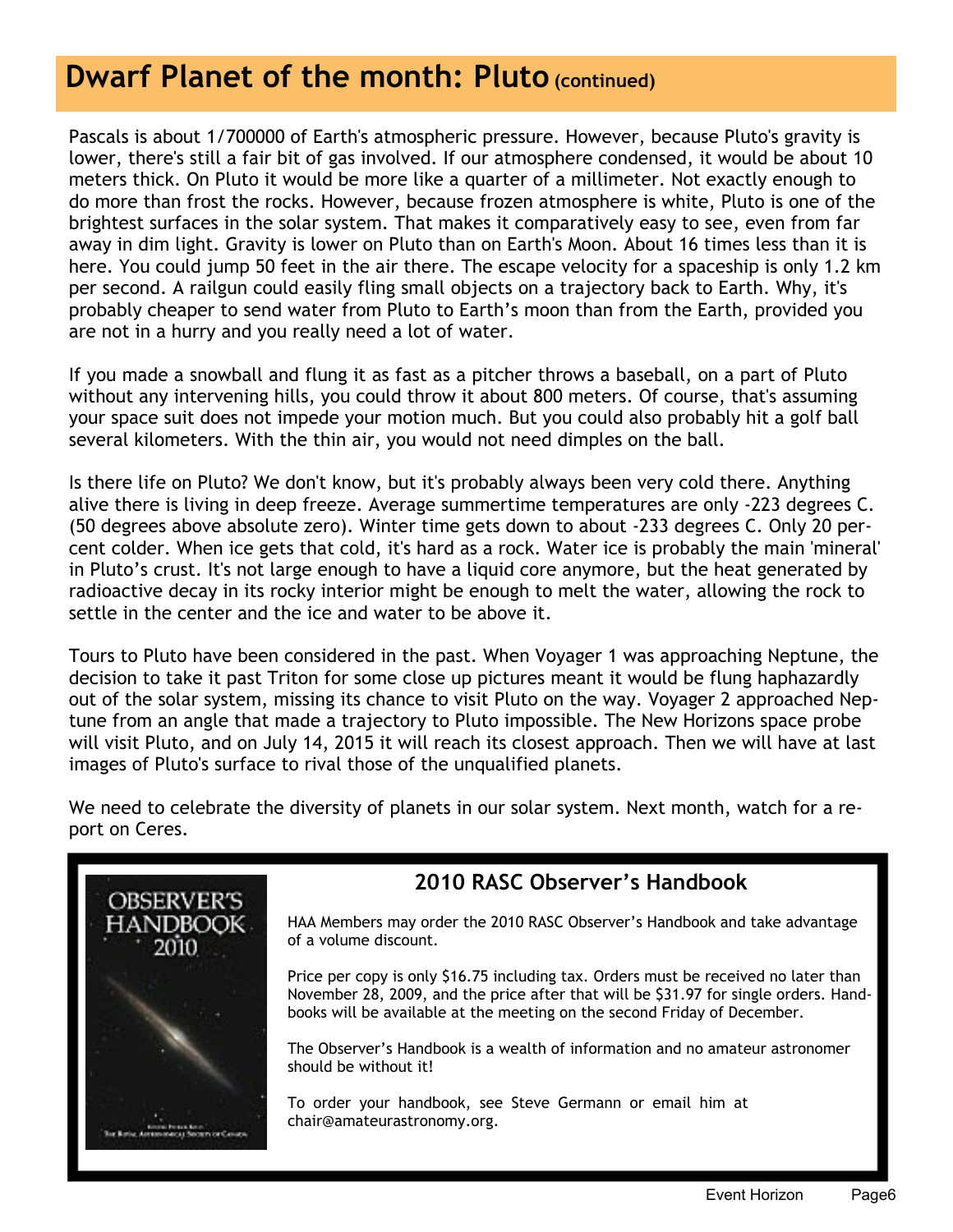## **Through the Looking Glass by Greg Emery**

The beautiful colours of fall sit in piles on the lawn waiting to be picked up (or burned in place where I live); the crisp air signals the cold weather to come. Winter is near, and with the coming of winter we must prepare - for Christmas shopping!

The problem with this wonderful hobby of ours is its degree of specialization. A well-intentioned friend or relative (and not all relatives are friends) will get a Christmas gift for you something you can use when you are doing your "stargazing thing". To avoid disappointment or the ever possible resentment when you are not enthusiastic about the gift, I would suggest some ground rules:

Rule #1: No Optical Equipment is to be purchased as a surprise. It is truly a wonderful feeling when you know your family, kids or friends want to buy a new piece of equipment. Unless you have been extremely adept at leaving subtle clues (like ripping the same ad out from each month's Sky and Telescope and taping it to the fridge) people just do not realize what to get. Even high quality equipment can be a poor fit for your existing equipment.

Rule #2: Clothing and outerwear for the various seasons is always a good choice. Gloves, hats, socks, boots... the list goes on. Other ideas that have worked for me include the cargo style pants that turn into shorts with zip on legs at the knee. Thermal underwear is usually one of those things that by the time I wish I had some it is too late.

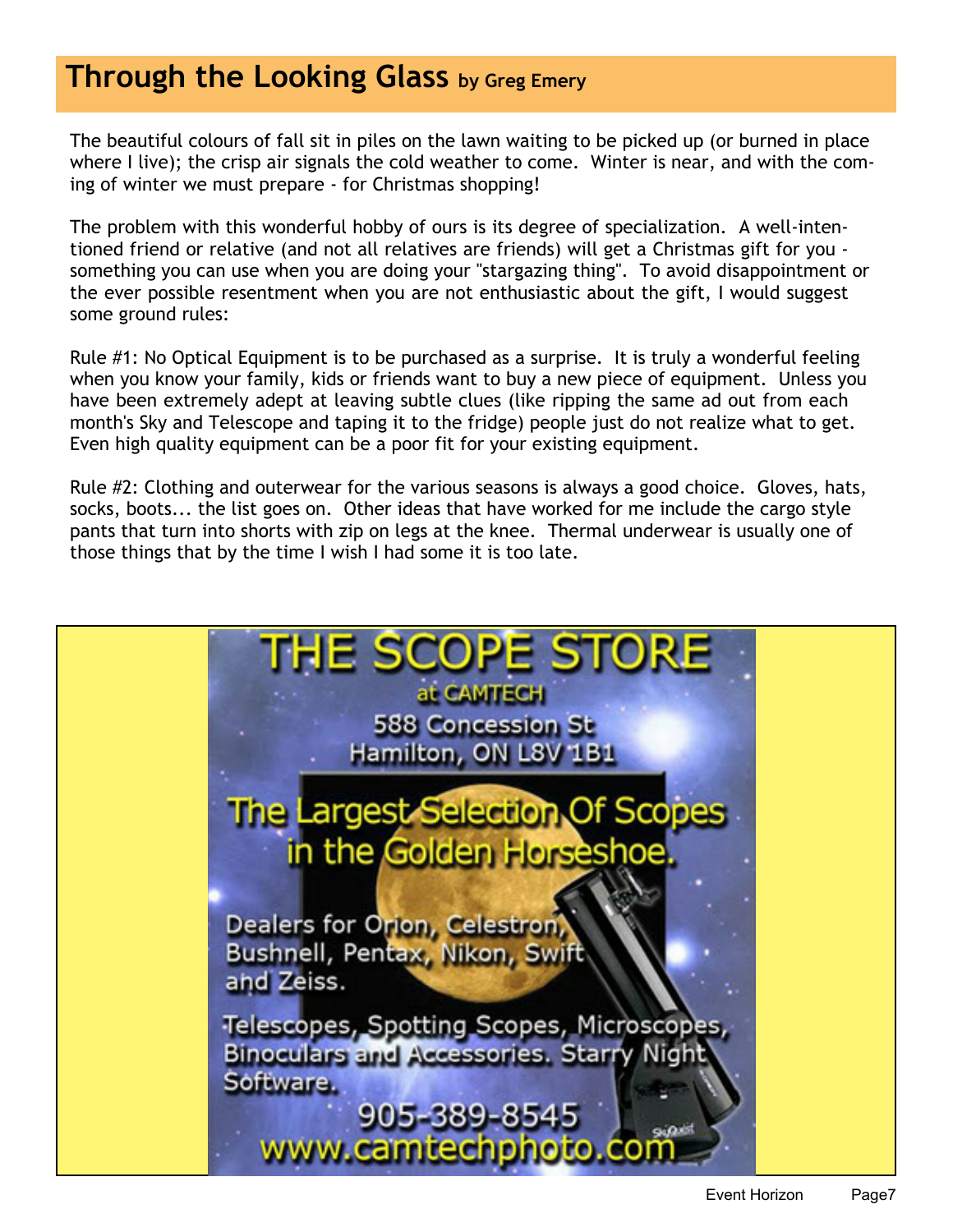HAA 2010 Calendars are now available for ordering by email or at HAA General meetings. Price will be \$20.00 each.



These make a great Christmas gift and are perfect for the home or office. Deliveries will begin at the General meeting on November 13, 2009. The calendar has been improved for 2010 with a lot more celestial events and historical anniversaries. And of course, there are many amazing photos taken by your fellow club members.

To order your copies or for more information, please send an email to Don Pullen, treasurer@amateurastronomy.org.

#### **Through the Looking Glass (continued)**

Rule #3: Magazines and subscriptions are a good way for family and friends to give you an astronomy related gift. Make sure people know what magazines you read. Books about astronomy can be a little more dangerous. If possible, do not let people buy skycharts or field books for you. Biographies, histories and general knowledge books are often a great choice, are usually inexpensive and can be appreciated on cloudy nights.

Rule #4: Accessories are always needed, encourage people to get these for you. Large toolboxes or tackle boxes for storage and transportation of the other accessories are always a good place to start. Flashlights, batteries, spare bulbs for the flashlights - or better yet a nice LED flashlight! Assorted hand tools, optics/lens cleaner, Velcro tape (great for a quick fix), tape, screws, nuts and washers. Utility knives and scissors always have a use. Consider a headband flashlight with red or white light with the flick of a switch. Camping equipment can be used in everyday observing, not just at star parties. Tables and chairs/stools are needed whenever you're observing. A nice tent is nice to find under the tree, or how about an air mattress to put in the tent? If you don't have one, a camp stove or burner is nice. A roof rack or car carrier to carry all this stuff might come in handy. A pump for the air mattresses is nice. How about a nice cooler?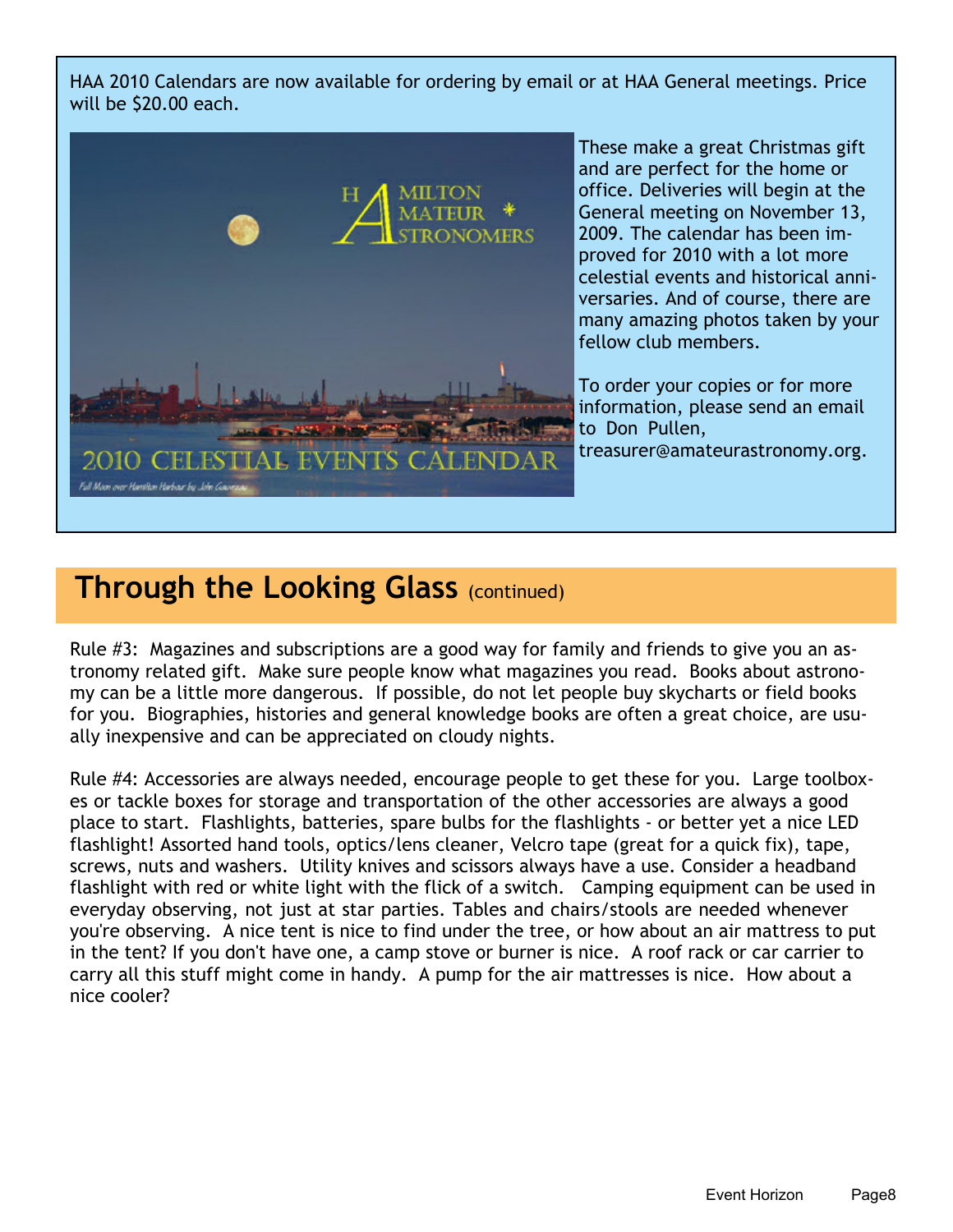

November is a month that is grouped with August and December in the minds of astronomers. Can you see what those three months have in common? Give yourself a pat on the back if you recognized that those months host the three big **meteor showers** of the year. Of course there are a large number of showers through the year (the RASC *Observer's Handbook* lists 16 major showers, and the International Meteor Organization will give you a list of no less than 72 showers, both major and minor. No month is without some kind of event). But, of course, August hosts the most watched shower of the year, the Perseids, December sees the equally active Geminids, and November brings us the near legendary Leonids. All three are spawned from cometary debris, left behind as the comets deteriorate during their close encounters with the Sun. Trails of material are left behind, and then as the Earth passes through these trails, we have comet dust raining down on us. As such, we would expect to see reliable and consistent displays whenever we pass though one of these streams, and that is exactly what we get from the Perseids and Geminids.

This month though, in fact just a few days after you received this newsletter, the **Leonids** bring us their unpredictable and tantalizing show. Stemming from debris left from comet Tempel-Tuttle, which orbits the Sun in a mere 33 years, the meteor shower varies wildly depending on what part of the debris stream the Earth passes through, and how dense that stream is. Some years the comet leaves a large amount of material behind, and other years very little, and a bumpy trail is created along the comet's orbital path. If we pass through a fairly thin cross section, we get a mediocre shower, far worse than the Perseids. Other years we may hit a part of the stream that is thick with abandoned cometary particles, and then we get many more meteors in our sky. Understandably, it is hard to predict just when we may hit such a thick patch, since you can't see these things out in space, even with the best of telescopes. Based on historical performances though, and a now clear understanding of all the orbital elements involved, astronomers feel confident in making predictions, and the prediction for this year is very good!

On **November 17th**, just at sunset, it is expected that we will encounter a stream that could give us 200 meteors per hour (from the most conservative predictions) or 300 per hour (from the more daring prognosticators). This peak of activity will be brief, and so as soon as it is dark on the night of the 17th (around 5:30 pm), bundle up and head outside for an hour or so, so take in what just might be the best meteor shower of the year. Of course, they've been wrong before, so no promises! Be sure to report any observations or observing tales so they can be shared with your fellow observers. Who in the club will record the highest number?

One favourable condition for this year's Leonid shower is the lack of **Moon** in the sky at the time. This year on the 17th the Moon will be just one day past new, so even if you don't see lots of meteors, the new Moon is the perfect time for deep sky observing. The open clusters of Cassiopeia and Perseus, the last glimpse of the doubles in the Summer Triangle, or the first glimpse of the nebulae of winter are all waiting in a sky that has a crispness and clarity that only comes with November.

A week later the Moon meets **Jupiter** on the night of November 23rd. Only a little over 3 degrees apart, they will make a lovely pairing in the southern sky after sunset. This is also a good excuse to do a little Jupiter observing before it begins to slide into the west and disappear for

...continued on page 12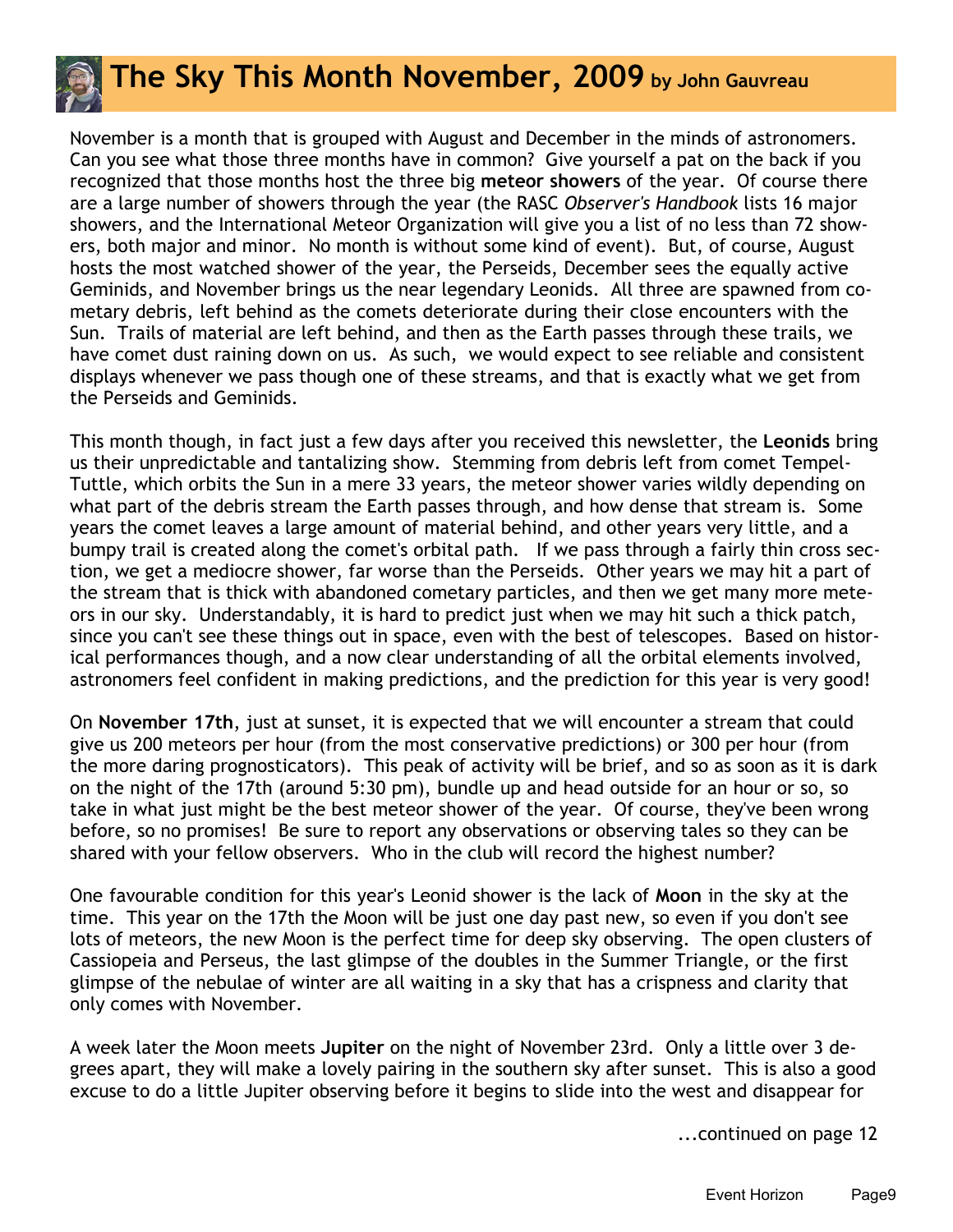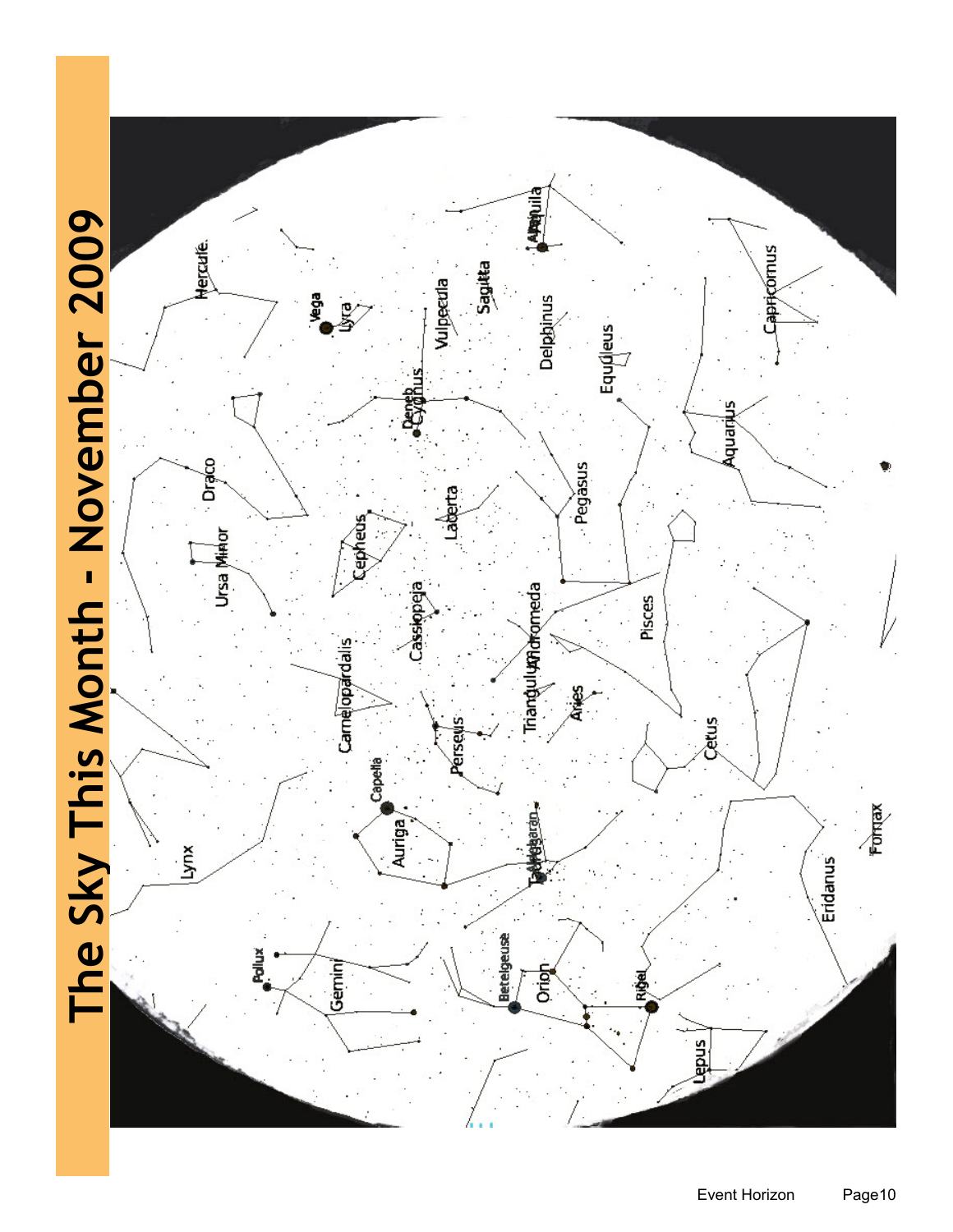## **Binocular object: M45, The Pleiades**



- The Pleiades, also known as the Seven Sisters, is one of the best known deep sky objects there is. Undoubtedly due to the fact that is is easily seen with the unaided eye, it is known to most non-astrono-
- mers, and even if they think it is somehow related to the Big or
- Little Dipper (which it marginally resembles, but on a much smaller scale) they will admit a familiarity with it. But for the moment, we wish to discuss it as a binocular object, for this is not just a good binocular object, this is the best binocular object there is!
- My all time favourite astronomy book is *Starlight Nights; The Adventures of a Star-Gazer* by Leslie C. Peltier. Although Peltier had great success in the field, he started out as an young amateur, observing with a small scope on his farm. I once heard the book described
- \* as being not so much about how to do astronomy, as *why* to do astronomy, and I think that is a fair statement. The book begins with a story from his

 $\star$  youth, when shortly after the turn of the last century, a five year old Peltier goes in to the dark kitchen to get water from a

pail. He climbs on the table and looks out the window into the cold autumn night. There he sees the Pleiades, shining in the east, ready to send him on a life-long journey of discovery. Right now, you too might gaze out a window to the east, just after dinner, and mimic Peltier's observation. At 7:00 pm they are only 30 degrees above the horizon; just high enough to clear the neighbour's house, but still low enough to be easily seen through a window. Once you're done though, step outside and lift your binoculars to M45. Where 6 or 8 stars might show themselves to your unaided eye, now dozens of sparkling stars shine forth from the surrounding black of the binocular field. Although a telescope will show more stars, most will agree that the best views of the Pleiades come through binoculars. They will be with us through the winter, for many months to come, but start you season of observing now, with this small ritual of greeting the rising Pleiades. I promise that, even after the season is done, and many other objects observed, you will remember this simple sight.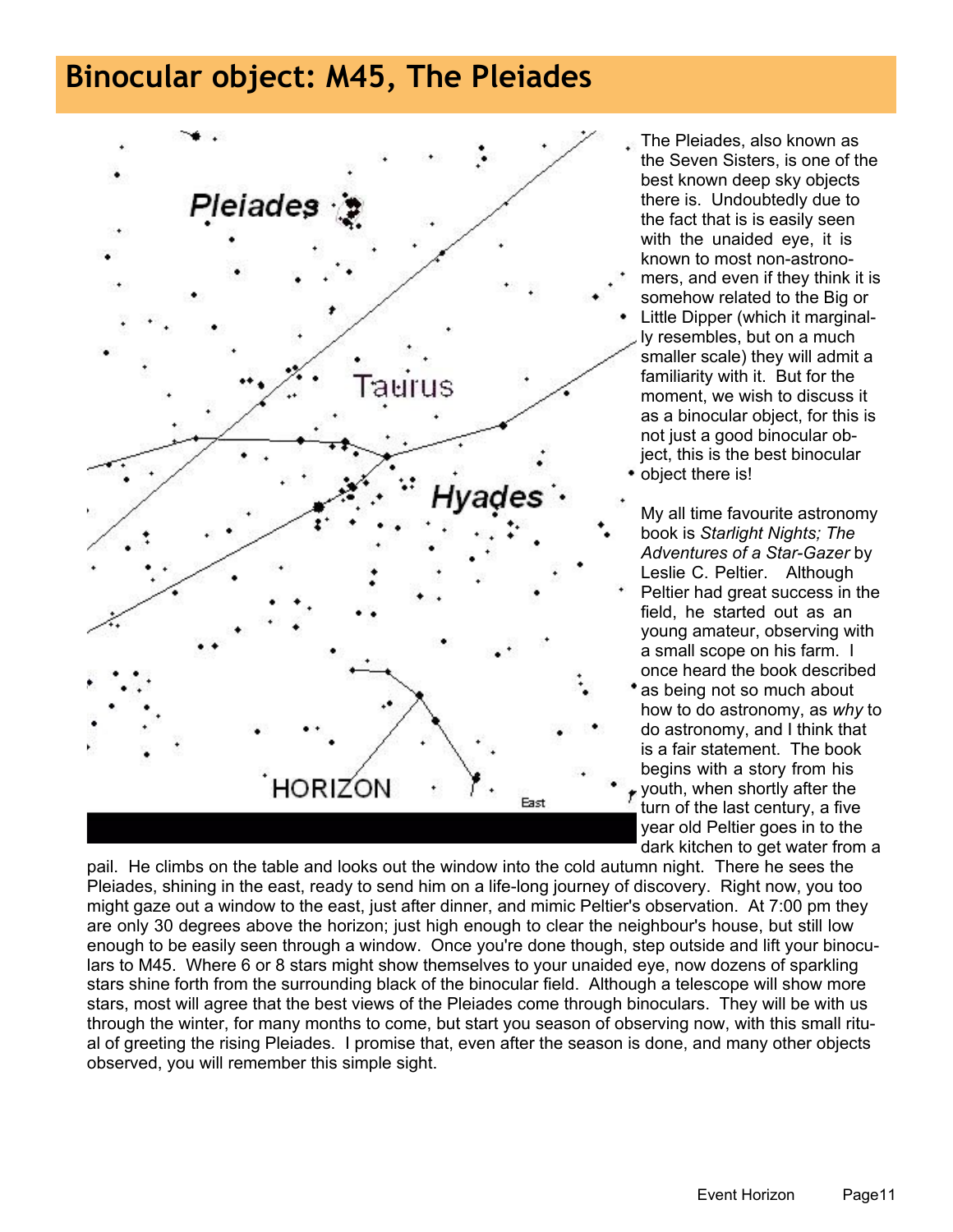#### **The Sky This Month November, 2009** (continued from page 9)

another season. On this evening of the 23rd, the satellite **Europa** can be observed on front of Jupiter, accompanied by its shadow, for an hour after sunset. At about 6:15 pm Europa will cross the limb of Jupiter and appear against the black sky again. These kinds of events are always exciting to watch, and should be considered a treat when one actually gets to observe the workings of the celestial spheres.

The very next night the **Moon** will be at first quarter. In fact, when the Sun sets the Moon will be at almost exactly first quarter phase, showing 50.1% of its face illuminated. Can you tell by looking at it that it is that close to a half Moon? Through a telescope you can observe changes on the terminator over a very short period of time. Mere hours can make a big difference in how features like craters and mountains appear. But to the unaided eye, is there any difference? Recall that only a few hundred years ago the unaided eye was all there was to observe with, and a couple of thousand years ago the great astronomer Aristarchus attempted to determine the distance to the Moon and Sun by comparing their positions in the sky at exactly first quarter. How difficult it must have been for him to determine the exact moment to observe.

From the time of Aristarchus to the 21st century, the sky hasn't changed much but our understanding of it has, and from understanding springs appreciation. Go out on these cool nights to take your place in a line that goes from Aristarchus to Galileo to you, and enjoy the night sky.

#### **Astro Out and About** (continued from page 2)

Following Phil Mozel was our own John Gauvreau. IYA festivities at the MCA would not be complete without the appearance John G as Galileo. John G delighted the audience with his informative and interactive role play describing 400 years of astronomy.

Unfortunately the Clear Sky gods did not rule in favour that night, making observing impossible. Undaunted, Terry and the MCA staff guided everyone outdoors to a blazing campfire. Once there, huddled together in the firelight, Phil Mozel told of the legends and folklore of the night sky.

It was quite late before the evening drew to a close, with sighs of disappointment as the audience was reluctant to leave. A tribute to the ongoing success of this event.

Starting next September be sure to look for "Explore the Night Sky" at Mounstberg and find a place for it on your list of astro things to do. Be sure to contact the MCA for reservations to avoid disappointment. It is a truly enjoyable night of family fun, and is well worth the drive.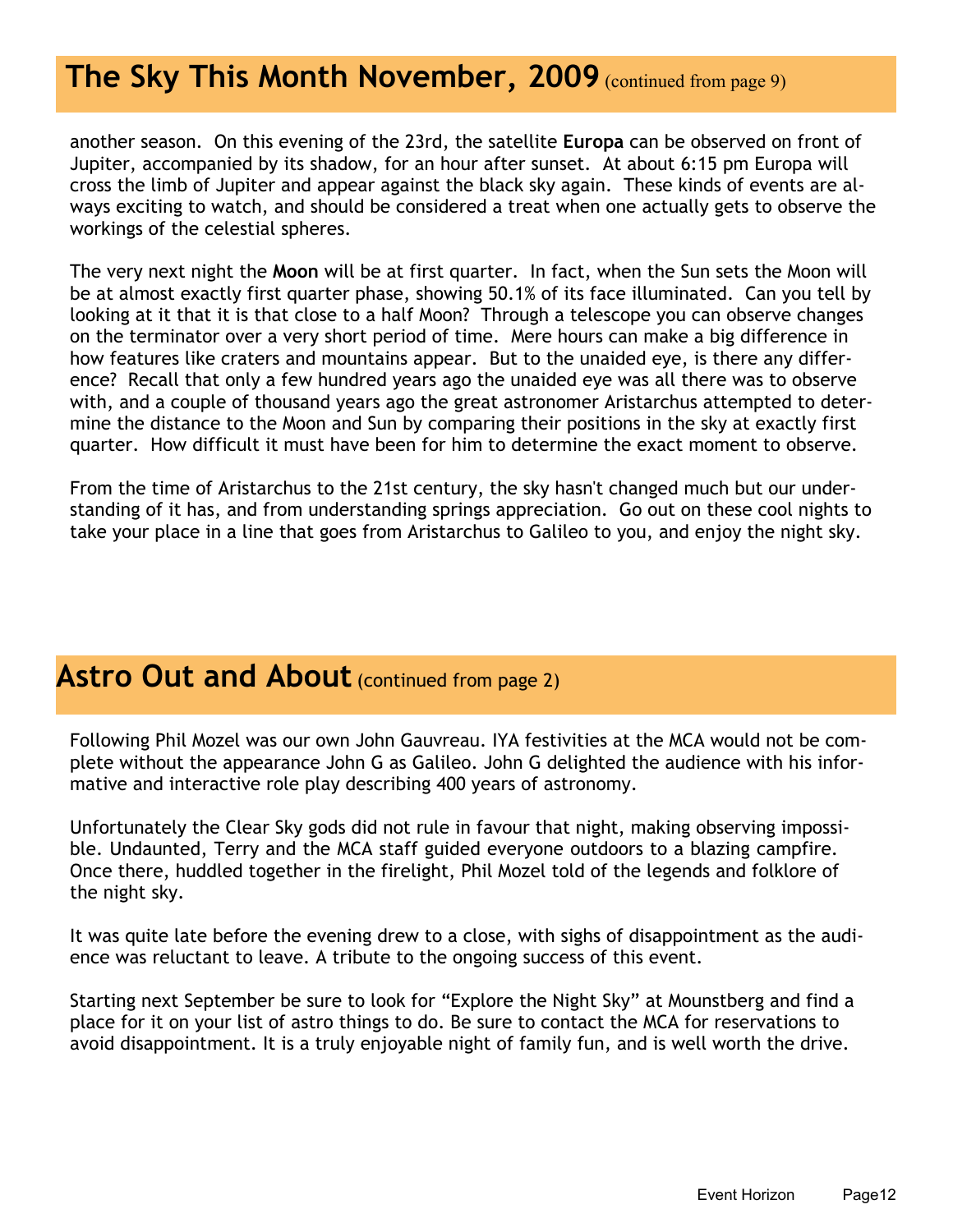

# **ASTRONOMY: The Real 'Space Travel' by Mike Jefferson**

Years ago one of the Astronomers Royal of Great Britain pronounced the idea of space travel as 'utter bilge'. In more recent years (1948) Professor J.W. Cambell of the Royal Astronomical Society of Canada concurred with such sentiments in his presidential address to that body. 'Supposedly more forward-thinking' authors, like Arthur C. Clarke, took umbrage with such 'antiquated' ideas, pronouncing them as outdated. However, will these 'trogladytes' turn out to be correct, in the long run?

 Since childhood, I have had a strong interest in the idea of 'space travel' or 'space exploration'. However, recent personal reflections have left me wondering about the state of the American International Space Station ISS, the remains of the shuttle fleet and the manned NASA space programme. In almost every facet of its operation it seems to be looking for justification for its continued existence. On the other hand, the largely publicly unsung unmanned missions, from the 'drawing boards' of JPL, are returning understandings of our solar system and the universe around us almost beyond our belief and even our comprehension - the cosmic void being bigger, more mysterious, more complex and more wondrous than we formerly believed. So, where do these two facets of space exploration stand with respect to one another and their futures, as of the writing of this feature?

 In a book that I recently purchased, "Voodoo Science", by Dr.Bob Park, he states the following:"America's astronauts have been left stranded in low-Earth orbit, like passengers waiting beside an abandoned stretch of track for a train that will never come, bypassed by the advance of science." It would seem that NASA's manned programme is in serious trouble these days, with the Obama Administration wanting to cut operating costs on all fronts, with only two of four orbiters still flying and with a 'space station' that is moving around our planet, looking for reasons to justify its existence.

 All of the high-level research that has been carried out and is being continued today, is being done by ground-based telescopes, space telescopes, robots and satellites, very often under the development and administration of NASA's Jet Propulsion Laboratory, from the comfort of its own control rooms. This organization has no need to subject itself to the rigours of the outer space environment, where the flares and coronal mass ejections from the Sun can kill any unsuspecting human. Indeed, the cosmic background radiation, alone, is lethal over the long duration of an interplanetary spaceflight. The 'road' to the solar system is a realm where boredom, silence, freefall heart problems and bonemass loss plus interrupted circadian patterns will take a huge toll on all travellers.

 The costs of operating the shuttle and continuing the low-grade science produced by the space station are far greater than the money necessary to fund satellites. These instruments will return vastly better science and understanding of the universe – and isn't that what 'space travel' should be about? A space station produces no valuable science at all – in fact, lecturing to universi-

ty students (on the ground) from the station (a la Bob Thirsk) is an expensive political sideshow. Growing crystals, manufacturing the purest of gold or making ballbearings in microgravity conditions does not produce better results. The close-up electromagnetic forces in all materials far outweigh the influences of gravity, even on Earth's surface. And, it would cost more to return the gold to Earth than the material itself is worth!

 The original idea of 'space station' came from Arthur C. Clarke's article in "Wireless World' in 1945 and later developed further by Wernher von Braun. Clarke's plan was to develop worldwide communications using a trio of wheelshaped stations in geosynchronous orbit. These outposts would be 'manned' because their crews would be necessary to replace the burned out vacuum tubes. Today, communications satellites do the same job thousands of times faster and more reliably. That advance is due to the inventions of the transistor and the printed circuit board, both from the late 1940's and both of which Clarke (or anyone else) did not foresee!

 The sad fact, Star Trekkies notwithstanding, is that astronauts are relics of Disney's "Tomorrowland" and the 1950's. They were a prototype for the then-coming machine-based science. We now know that going into space is a very dangerous business (We have already immolated one Apollo and two shuttle crews.) better left to machines, while we sit in the 'control rooms' or on the internet, on the ground, in our pyjamas, coffee in hand, enjoying the fruits of our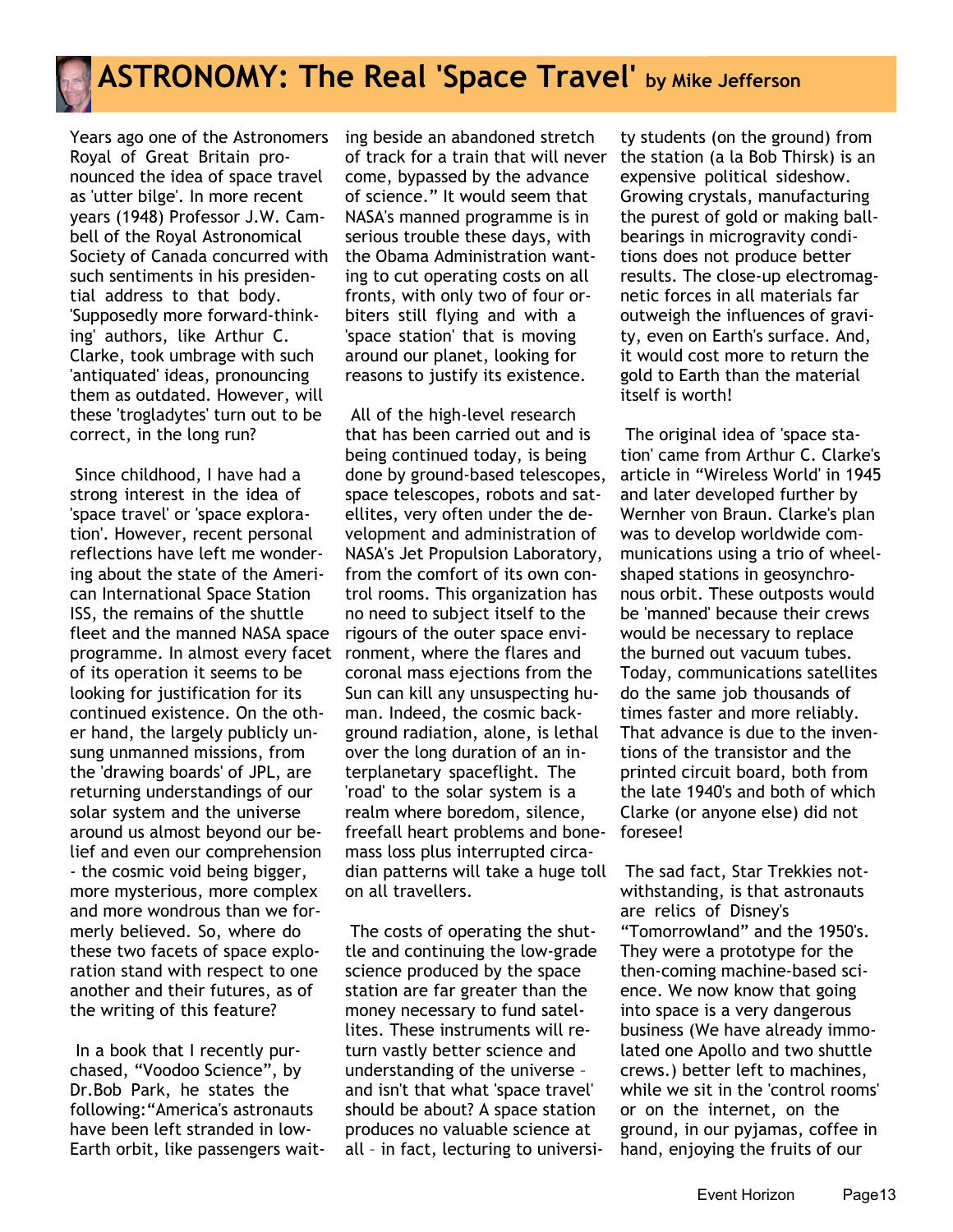### **ASTRONOMY: The Real 'Space Travel' (continued)**

labours - and leave the danger to the instruments – for they are the real 'spaceships'. Today, we are using robots, more and more, to disarm bombs, visit hazardous places, do many tasks and operate in lethal environments that are considered far too dangerous for humans. Space beyond low-Earth orbit is one such danger zone. And, it is here that our robotic space vessels are outshining human achievement multifold!

 Hollywood and science-fiction writers are responsible for making it seem possible and necessary for humans to do all of the scientific investigation that is so much better done by automatons.

 The "Journey to the Centre of the Earth", as it was depicted in the film, is just not capable of being done. It is simply not possible to travel physically to Earth's core. We are able to know it through seismic and other longwave investigative techniques. However, those investigations do not not make bigtime HBO entertainment. In fact, all of science-fiction falls into that category – entertainment!

 Yet in the 1940's and '50's, the "Trieste" submarine vessel took men 7 miles down to the bottom of the Pacific Ocean – also exceedingly dangerous. Later, it was assumed that we'd be living in plexiglass 'bubbles' under the seas. But people like sunshine! So, it has never happened. It was "Jason" and his robotic bretheren that got to explore the Titanic wreck – and they could share that adventure with every schoolkid in North Ameri-

ca, to boot – call it 'oceanographic outreach'. Again, it was science with instruments and robots.

 The 1966 film, "Fantastic Voyage", which starred a number of well-known's, included Stephen Boyd of "Ben Hur" fame, the voluptuous Raquel Welch and (poor) Donald Pleasence (a very fine actor, cast in the role of the demented scientist) whom critics dubbed "the meanest man in the world", was based on shrinking a submarine and its occupants down to the 'miniscule' so that they could navigate the intricacies of the human body. Imaginative? Yes! Educational? Yes! Possible? No! That kind of diminution would crush any being or object to a state of total inertia and out of existence! It is impossible and yet we do exactly that kind of work today with fibre-optics. We don't have to go there! Our instruments do it for us.

 The 3,000 square kilometre Pierre Auger Observatory, a network of 1,600+ cosmic ray detectors, located in Argentina, allows us to probe into the core of the galaxy NGC5128 in Centaurus to detect these atomic nuclei coming toward us at near-light speed. It may well be the closest we'll ever get to 'touching' a black hole!

 Our own LOFAR II is an automated example of what we could classify as a non-optical detector. It monitors the Sun's x-ray output and the interaction between the Sun and the Earth at very energetic wavelengths. Although it is part of a terrestrial network and is on the ground, Paul Mortfield, it's 'grandfather', described the operation of one of these stations as "...it's like having your own

satellite." in August at Starfest 2009.

 To these two we can add SOHO, TRACE, the Mariners, the Voyagers, Cassini, Sojourner, the Pioneers, the Veneras, the Sputniks, the Vikings, IRAS, the Compton Gamma Ray Observatory and many, many others at ALL wavelengths in the electromagnetic spectrum! They work without going on strike, sleeping, coffee breaks, food and negotiations! They are our 5 senses in the universe beyond Earth.

 About 25 – 30 years ago, Dr. Gerard O'Neill, a believer in unlimited human reproduction, conceived the idea of giant space colonies orbiting the Sun at the Lagrangian 5 point in Earth's annual path. Here, humans would enjoy limitless 'multiplication' – or so he thought! These space stations would be 30X8 kilometres in size – obviously, cost-no-object! However, such an undertaking would bankrupt our planet without even considering the dangers mentioned in the 4th paragraph of this article. Critics have referred to these monstrosities as O'Neill's 'rabbit warrens in the sky'. From this idea he gained a huge following which dubbed itself The L 5 Society, bent on badgering politicians for funding for this project. Today it is largely gone, most of its more intelligent adherents having come to their senses and having given up on the idea totally! It's younger brother, though, The Mars Society is under the direction of engineer and space advocate Robert Zubrin. It is still bent on finding a 'direct', 'cheap' and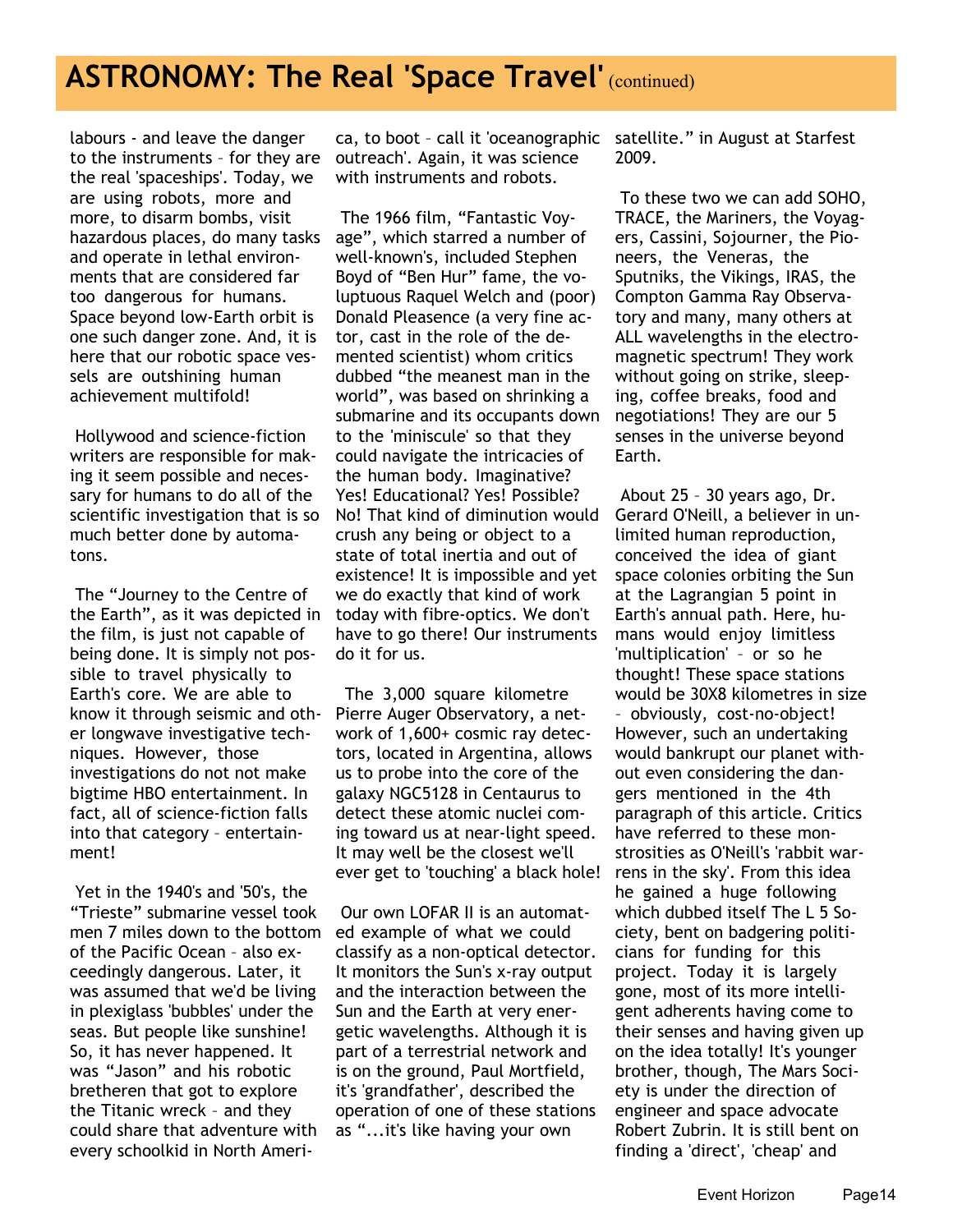## **ASTRONOMY: The Real 'Space Travel' (continued)**

'fast' route to The Red Planet – and...actually terraforming it! That's the good news. The bad news is that 'it ain't gonna happen'...for all of the natural and scientific reasons stated above.

 To conclude, my best idea for the manned programme is to dismantle it as soon as possible. Pack in the ISS and destroy the 2 remaining orbiters. The 'astronaut corps' can become pilots for airplanePegasus-small

satellite air launches or mission specialists for JPL, ESA and nearfuture Iranian, Indian and Chinese space agencies. The savings can be put into real scientific space research.

 Do I really think we will give up on the idea of returning to the Moon or going to Mars? Probably not. There will always be those willing to buck the odds and take chances. However, such ventures are a long way off. Real 'space travel' will become an activity

for the even more-far-distant future when robot craft (far beyond our present capabilities) will probe the universe, carrying our genetic blueprints, looking for suitable planets to seed with our 'panspermia'.

 Today, however, our money is best spent on 'learning about', not 'travelling in', the universe. Space travel? No. Space exploration through space science? YES!



 **Cartoon Corner by Alexandra Tekatch**





"AHHHHH!!!" "Are you trying to give me a heart" attack??!!"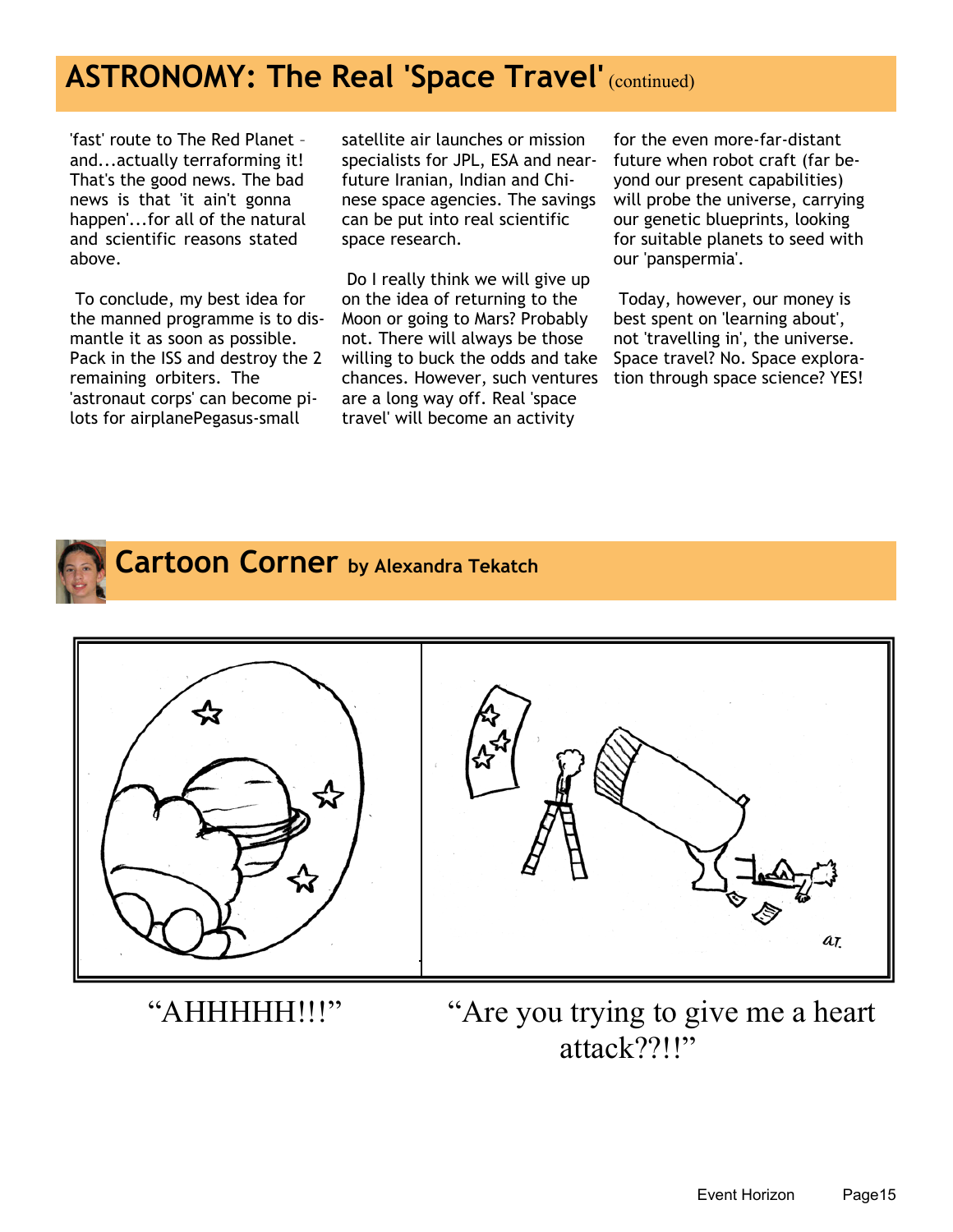

#### HAA's October Meeting **by Heather Neproszel**

 Chairperson Steve Germann welcomed attendees to the October General meeting of the HAA. Steve invited Membership Director Jim Wamsley up to the floor to give a short talk on "sidewalk astronomy". Jim's enthusiasm was infectious as he described setting up his telescope where there is high pedestrian traffic, such as outside coffee shops and in local parks. John gives people an unexpected chance to look at impressive views of the Moon and planets, maybe even a deep-sky object if possible. People are delighted, especially the kids - "that's sick" ("cool" to my generation) they exclaim when looking at mountains on the Moon or a great view of Jupiter. Jim suggested members of the audience try a little sidewalk astronomy. Setting up a scope on your street is one idea. Give people a chance to have a "Galileo moment". John Gauvreau added that Halloween is a good opportunity to show people some celestial sights.

Mike Jefferson gave another update on the LOFAR II radio antenna. LOFAR II can provide information related to coronal mass ejections (CME's), auroras, solar activity, just to name a few. Right now the Sun is going through a solar minimum, so activity is very quiet.

Treasurer Don Pullen presented a thorough overview of the HAA's finances, as the October meeting is when we have the Annual General Meeting. Currently the HAA is running a deficit. Don expects that revenues in the upcoming fiscal year will help balance the budget. The new governing council for the HAA for next year was also elected. Ann Tekatch and Mike Spicer contested the position of Event Horizon Editor. Ann won the nomination. The HAA also welcomed Wayne Stansfield as our new Secretary and Mario Carr as our new councillor for Public Education.

Don also gave a terrific preview of the HAA Calendar for 2010.

John Gauvreau talked about the Saturn Equinox, where observers could see a ring-plane crossing, where the rings look like they disappear from view. John showed a wonderful image, from the Cassini spacecraft, of Saturn shine on the rings, as well as an image from the Spitzer Space Telescope of a newly discovered ring around Saturn, the existence of which may explain the light and dark features on Iapetus, a moon of Saturn.

On September 25, a fireball fell in an area southeast of Grimsby. Images of the event were captured by 7 all-sky video cameras (with fish-eye lenses) run by the University of Western Ontario. John detailed that a couple of area residents had found fragments of the meteor on their properties and have graciously lent them to the university for study. As former HAA chairperson Doug Welch exclaimed, we didn't have to send a multi-million dollar probe into deep space to gather data, these "pieces of the sky" conveniently fell in our own backyard!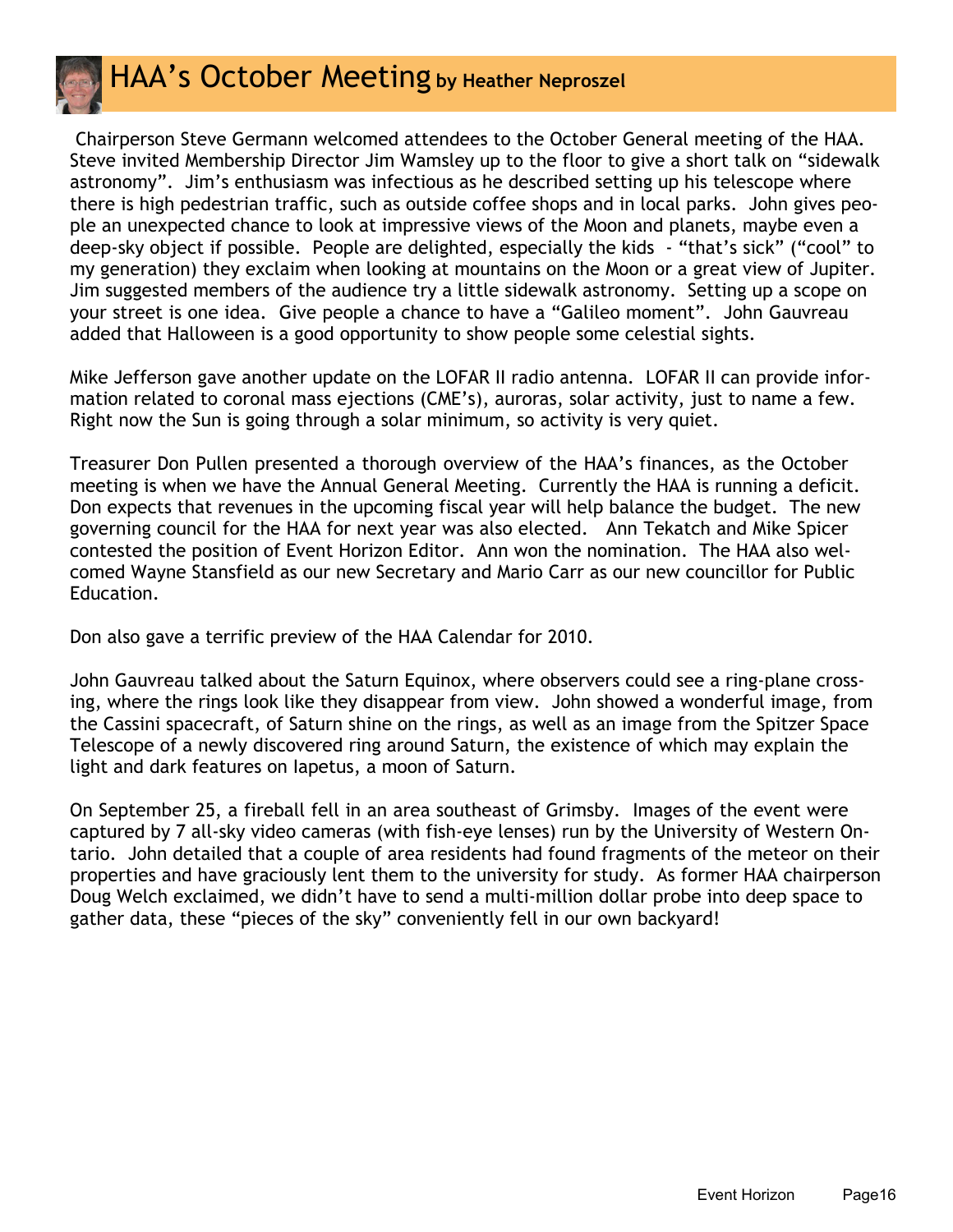# **2008-2009 Treasurer's Year End Report (Unaudited) by Don Pullen**

The following are the final figures for the fiscal year 2008-2009 which ended on October 31, 2009. I have included some notes afterwards to help explain some of the numbers.

#### **Income Statement**

#### **Balance Sheet**

|                           | 31 Oct 09  | 31 Oct 08  |                             | 31 Oct 09 | 31 Oct 08 |
|---------------------------|------------|------------|-----------------------------|-----------|-----------|
| <b>Income</b>             |            |            | <b>Assets</b>               |           |           |
| Memberships               | \$2,496.00 | \$2,100.00 | <b>Bank</b>                 | \$3,652   | \$3,809   |
| <b>HAA</b> Calendars      | \$1,372.50 | \$1,375.00 | Cash                        | \$0       | \$0       |
| <b>RASC Handbooks</b>     | \$85.00    | \$200.00   | Inventory                   | \$0       | \$0       |
| <b>Clothing Sales</b>     | \$53.00    | \$2,309.00 | Prepaid PO Box              |           |           |
| 50/50                     | \$405.50   | \$383.50   | Rental                      | \$132     | \$127     |
| Coffee Fund               | \$63.10    | \$129.90   | <b>Prepaid Mailing</b>      |           |           |
| Advertising               | \$100.00   | \$100.00   | Expense                     | \$0       | \$0       |
| Donations                 | \$430.44   | \$91.50    | Prepaid Liability           |           |           |
| <b>Messier Marathon</b>   | \$0.00     | \$145.00   | Insurance                   | \$0       | \$702     |
| Miscellaneous             | \$0.00     | \$44.63    | Prepaid Hall Rental         | \$875     | \$0       |
| Prepaid Postage           | \$0.00     | \$68.49    | <b>Accounts Receivable</b>  | \$0       | \$100     |
| Total                     | \$5,005.54 | \$6,947.02 | <b>Total Current</b>        |           |           |
|                           |            |            | <b>Assets</b>               | \$4,659   | \$4,738   |
| <b>Expenses</b>           |            |            |                             |           |           |
| Insurance                 | \$702.00   | \$702.00   | Fixed Assets-               |           |           |
| <b>EH</b> Newsletter      | \$391.59   | \$874.70   | Equipment                   | \$1,306   | \$1,632   |
| <b>Brochures</b>          | \$47.25    | \$28.40    |                             |           |           |
| <b>HAA</b> Calendars      | \$1,288.20 | \$1,200.00 | <b>Total Fixed Assets</b>   | \$1,306   | \$1,632   |
| <b>RASC Handbooks</b>     | \$83.73    | \$169.07   |                             |           |           |
| <b>Clothing Sales</b>     | \$0.00     | \$2,188.36 | <b>Total Assets</b>         | \$5,965   | \$6,370   |
| <b>Donations Expense</b>  | \$358.44   | \$289.13   |                             |           |           |
| PO Box Rental             | \$131.25   | \$326.33   | <b>Liabilities</b>          |           |           |
| <b>Speakers Allowance</b> | \$111.34   | \$82.60    | Deferred Membership \$1,325 |           | \$1,565   |
| Office Supplies           | \$27.77    | \$132.15   | <b>Accounts Payable</b>     | \$166     | \$768     |
| Postage                   | \$88.75    | \$32.23    |                             |           |           |
| <b>Bank Charges</b>       | \$0.00     | \$34.10    | <b>Total Liabilities</b>    | \$1,491   | \$2,333   |
| <b>IYA</b> Events         | \$441.50   | \$0.00     |                             |           |           |
| Kids Outreach             | \$96.60    | \$0.00     | <b>Equity</b>               |           |           |
| Hall Rental               | \$175.00   | \$0.00     | <b>Opening Balance</b>      | \$4,037   | \$3,775   |
| Prepaid Hall Rental       | \$875.00   | \$0.00     | <b>Retained Earnings</b>    | \$576     | \$196)    |
| Miscellaneous             | \$0.00     | \$302.50   | Current Year                | (\$139)   | \$458     |
| Total                     | \$5,144.82 | \$6,488.62 | (Surplus/Deficit)           |           |           |
| Surplus/Deficit           | (S139.28)  | \$458.40   | <b>Equity Closing</b>       |           |           |
| <b>Without Prepaid</b>    |            |            | Balance                     | \$4,474   | \$4,037   |
| Rent                      | \$735.72   |            |                             |           |           |
|                           |            |            | <b>Total Liabilities</b>    |           |           |
|                           |            |            | and Equity                  | \$5,965   | \$6,370   |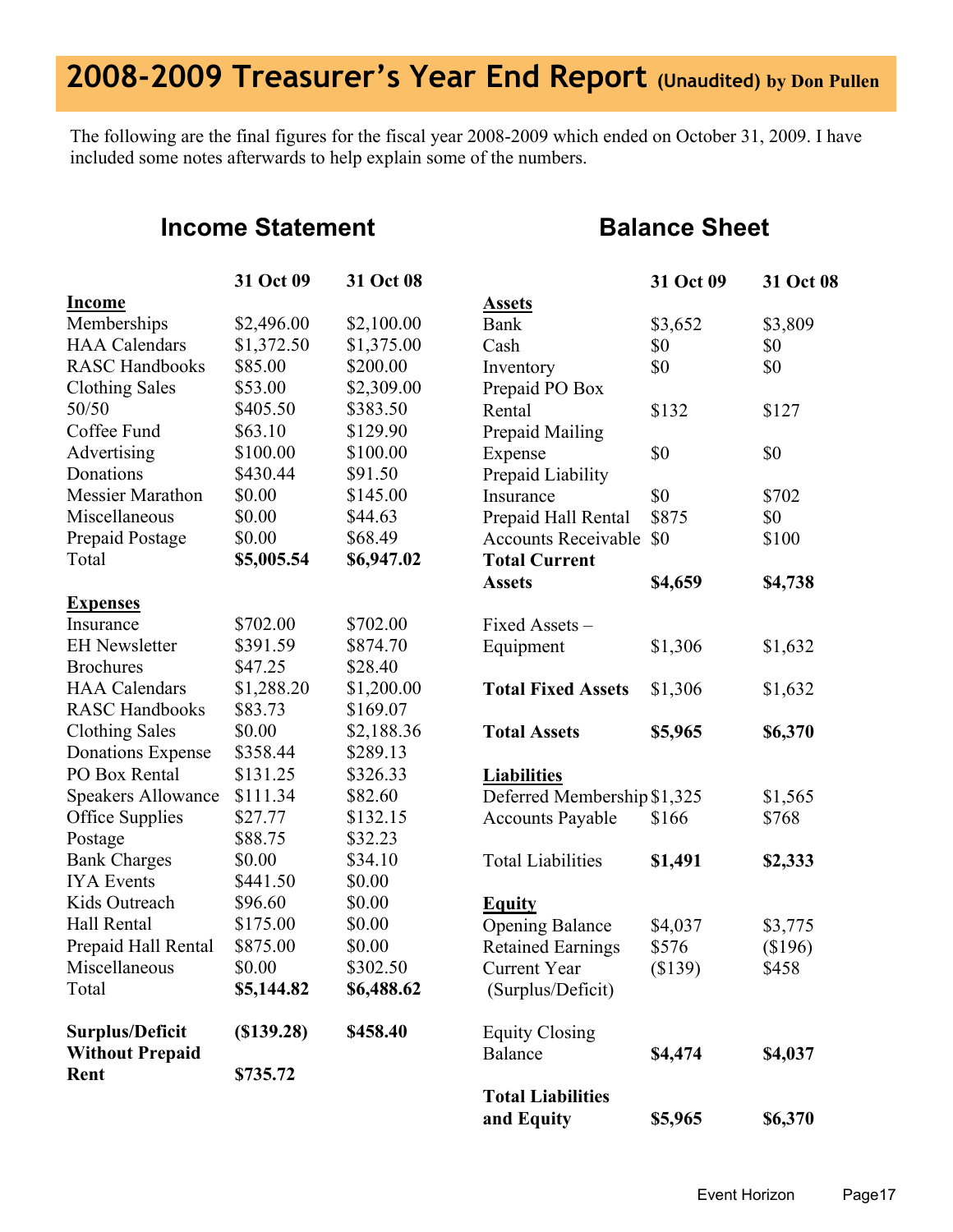## **2008-2009 Treasurer's Year End Report** (continued)

Deferred and Prepaid figures refer to amounts we have paid in this current fiscal year (1 Nov 08 to 31 Oct 09) but are applied to expenses that will be incurred in the next year (1 Nov 09 to 31 Oct 10). This is often due to a difference in timing of billing cycles between our club and our suppliers. Since our year officially starts on Nov 1 and we collect membership dues prior to that, we count this revenue in the year to which it would be applied. This is strictly an accounting convention and it doesn't affect how much money we have in the bank.

If we didn't have to pay for rent, then we would have shown a small club profit of \$735 which is inline with our charitable and non-profit status. Unfortunately this is now going to become an ongoing expense which our normal sources of revenue would not be sufficient over the long term. In other words, we could run the risk of depleting our cash reserves if we don't find additional revenue in future years to cover the increased costs. At the moment we have a cash reserve of about \$3000 which is fairly good historically for this club so we're not in an immediate panic but future councils will have to watch this carefully.

#### *Budget Performance Overview*

| <b>Item</b>                                              | <b>Budget Amount</b> | Actual                   | Remainder            |
|----------------------------------------------------------|----------------------|--------------------------|----------------------|
| <b>EH</b> Printing                                       | \$600.00             | \$391.59                 | \$208.41             |
| Insurance                                                | \$702.00             | \$702.00                 | \$0.00               |
| Hall Rental                                              | \$150.00             | \$175.00                 | $(\$25.00)$          |
| <b>Brochures</b>                                         | \$150.00             | \$47.25                  | \$102.75             |
| <b>IYA</b> Events                                        | \$500.00             | \$441.50                 | \$58.50              |
| Donations                                                |                      |                          |                      |
| - Clear Sky Chart                                        | \$65.00              | \$56.33                  | \$8.67               |
| - Dark Sky Association                                   | \$65.00              | \$56.04                  | \$8.96               |
| - Binbrook Conservation Area                             | \$100.00             | \$100.00                 | \$0.00               |
| - BASEF Science Fair                                     | \$150.00             | \$146.07                 | \$3.93               |
| Kids Outreach Kits                                       | \$200.00             | \$96.60                  | \$103.40             |
| <b>Website Registration</b>                              | \$0.00               | \$0.00                   | \$0.00               |
| PO Box Rental                                            | \$140.00             | \$131.25                 | \$8.75               |
| <b>Speakers Allowance</b>                                | \$300.00             | \$111.34                 | \$188.66             |
| Miscellaneous                                            | \$300.00             | \$116.52                 | \$183.66             |
| Prepaid Hall Rental                                      |                      | \$875.00                 | $(\$875.00)$         |
| Sub-Total (excludes prepaid hall rental)<br><b>Total</b> | \$3,422.00           | \$2,571.49<br>\$3,446.49 | \$850.51<br>(S24.49) |

Some of our budgeted items were very close to expected expenditures. We saved more than expected on printing of the EH newsletter due to a shift of printing at the Knights Of Columbus thanks to our chair Steve Germann who is a member there. We did over-estimate for our Speakers and Miscellaneous expenses this year, but the budgeted figures were close to what had been used in earlier years.

Obviously the biggest impact was the unexpected requirement to start paying rental of the auditorium at the Spectator. By prepaying for a full calendar year (10 meeting and 2 clinics) we were able to save some of the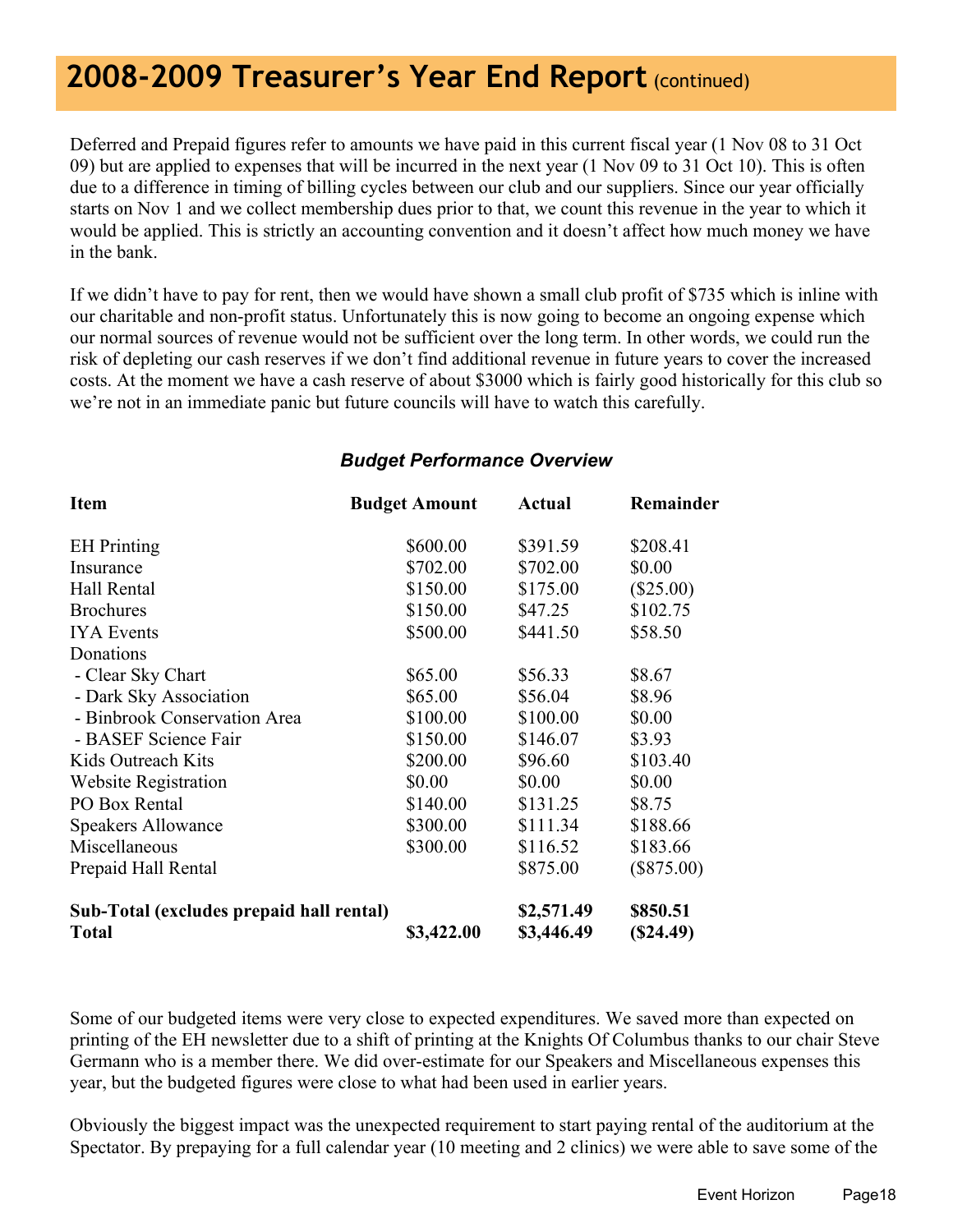## **2008-2009 Treasurer's Year End Report (continued)**

initial anticipated cost, however we are uncertain whether this discount will be carried forward to future years.

If it wasn't for the prepaid hall rental, we would have come in more than \$800 below budget due to conscientious monitoring of our expenses and looking for alternatives to save money.

Also during this past year, we found that there had been some errors in the calculations used when preparing our annual report to the Government to maintain our charitable status. These errors had been resulting in the growth of our Disbursement Quota (amount we're supposed to spend to achieve our mandate). While there is some leeway on an individual year basis, our deficiency had accumulated to the point where it was greater than our total revenues. By finding the corrections, we are now safely back into a small surplus position and our club status is safe.

So overall, the club has become healthier in the past few years than it has been for quite some time. However we still need to be watchful on our expenses and try to develop new sources of revenue to ensure a strong future.



**Treasurer's Report** by Don Pullen

|                                   |                 | Nov 2009 Treasurer's Report<br>(Unaudited) |
|-----------------------------------|-----------------|--------------------------------------------|
| Cash opening Balance (1 Oct 2009) |                 | \$3652.01                                  |
| <b>Expenses</b>                   |                 | \$346.59                                   |
| Revenue                           |                 | 885.00<br>S                                |
| <b>Closing Balance</b>            | $(31$ Oct 2009) | \$3113.60                                  |

Notes:

1. Major revenue sources included: Memberships (\$850), 50/50 (\$35)

1. Major expenses included: Galileo Scopes (\$184.24), Binbrook Event and office supplies (\$75.24), Postage (\$17.17), SkyNews magazine shipping (\$22.68), EH printing (\$47.26)